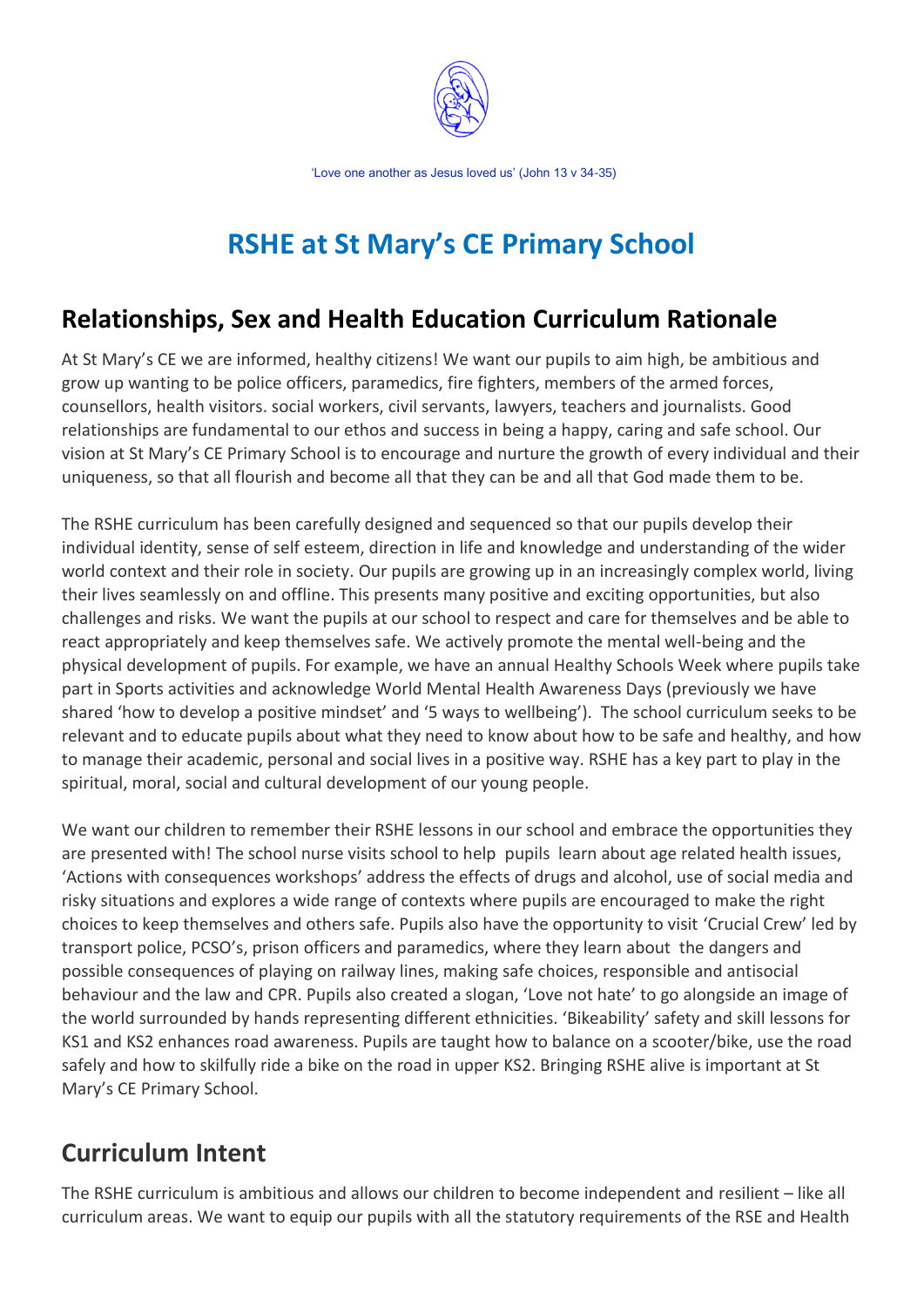Education curriculum and also prepare them for opportunities, responsibilities and experiences they encounter in the next stage of their education and beyond. For example, the practical application and many experiences the pupils have bring this curriculum to life. We want our children to use the context of their own experiences (both at home and school), people they meet (including their own family makeup and visitors to school) and our locality to form the basis of age appropriate teaching and learning. We want our children to learn from other cultures, respect diversity, co-operate with one another and appreciate what they have. We achieve this by providing a strong SMSC curriculum, with British Values and our core values placed at the heart of everything we do.

We encourage tolerance and celebrate individuality and difference and the freedom of choice that British Society represents and as a result our pupils are encouraged to be lawful, responsible and contribute positively to society locally, nationally and globally. This often feeds into the RSHE curriculum where we enrich their time in our school with memorable, meaningful experiences and provide opportunities which are normally out of reach to engage and intrigue our pupils. Pupils have experienced visits from the school nurses and members of the emergency services including ambulance crew (who allowed pupils to sit in their vehicle), police officers (including police dogs and horses), fire fighters (who sprayed water over the school roof!), PSCOs and prison officers who have visited as part of organised activities and as 'Captain' on our 'Captain's Table'. These visits give our pupils opportunities to be aware of potential future career opportunities and to ask questions and be familiar with members of our local community. Pupils also have numerous opportunities to raise theIr economic awareness. For example, pupils in Year 2 raise money annually for Macmillan Cancer Support and host a coffee morning, whilst at the same time learning how to contribute positively to society. Year 6 raise money for the Orangutan Foundation in recognition of the destruction of the world's rainforests and Year 3 pupils collect food for those less fortunate during harvest for the local foodbank or donations to 'Mary's Meals'. This is a charity working across the globe in 20 countries to provide a daily meal in a place of education and that provides relief for those suffering or facing poverty. We have also delivered donated Easter eggs to local care homes to support our elderly community. We firmly believe that it is not just about what happens in the classroom, it is about the opportunities we offer to really inspire our pupils to be good citizens.

### **Curriculum Implementation**

The statutory content for Relationships Education, Sex Education and Health Education has been carefully mapped out into a long term plan. All year groups learn about relationships, keeping physically and mentally healthy and about keeping safe. The subject content will be age and developmentally appropriate. These are taught sensitively and inclusively, with respect to the backgrounds and beliefs of pupils and parents while always with the aim of providing pupils with the knowledge they need of the law, their rights and respecting the importance of safety. For example, all pupils are invited to sign our 'Fair Play Charter' at the start of each academic year to ensure that all pupils have happy playtimes and are included and play safely.

We have just completed a second review of the RSHE curriculum and this will become an annual task. In this second review, the RSHE curriculum has been carefully revisited to ensure there is a clear progression of knowledge and vocabulary, embedding key aspects of learning as aspects are revisited. This spiral curriculum approach ensures that themes are revisited and this helps knowledge deepen and children to progress. For example, Friendships and relationships starts with Reception pupils learning about making constructive and respectful relationships and being sensitive to others. Year 1 pupils learn about respecting similarities and difference regardless of background or belief. Year 2 pupils learn about the characteristics of friendships and can suggest strategies of how to support respectful relationships. Year 3 pupils learn about healthy friendships and the importance of including everyone and that families make look different from their own. Year 4 pupils learn to recognise friendships have ups and downs. Year 5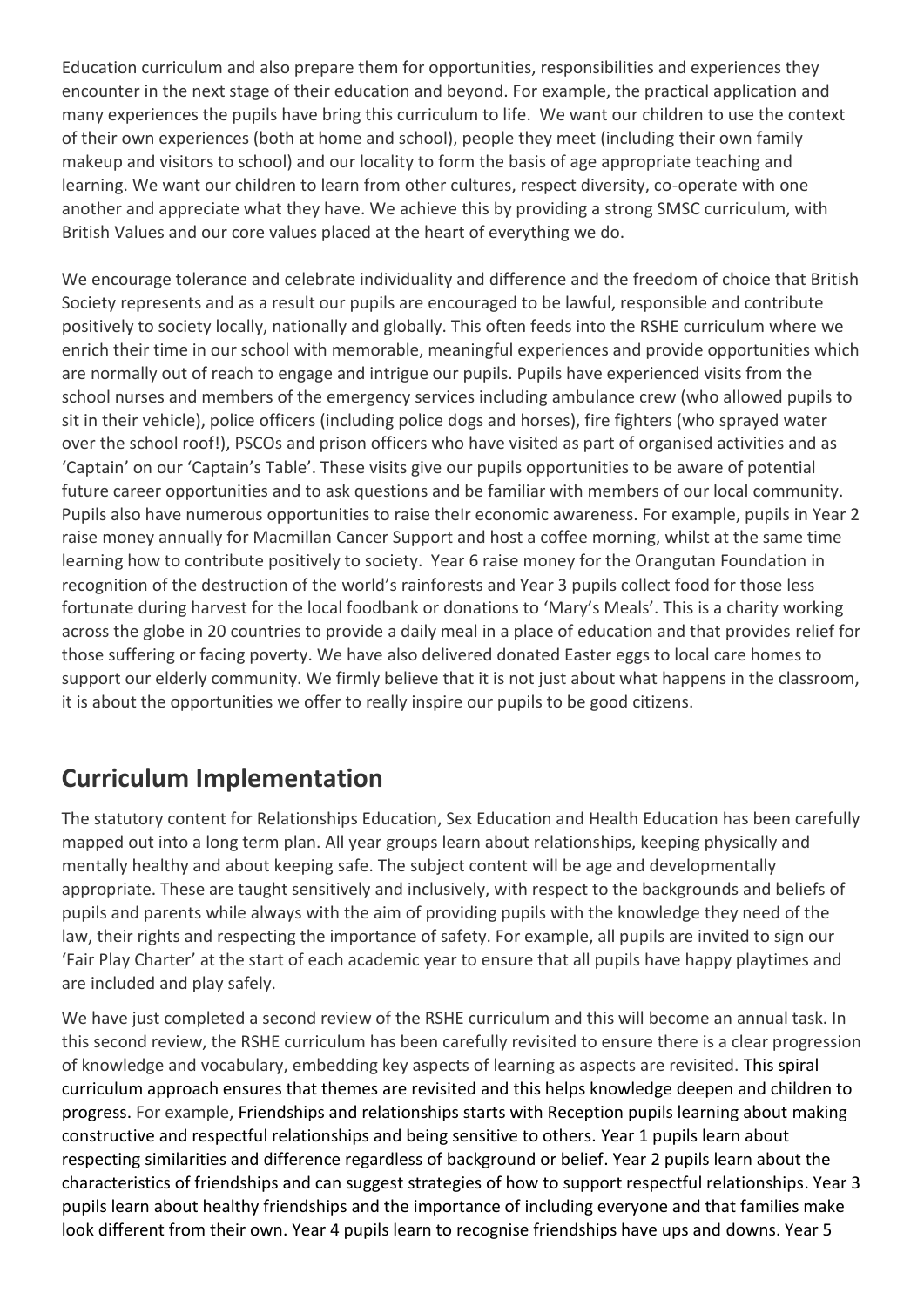pupils learn about different types of bullying, managing conflict and different types of stable caring relationships such as civil partnerships and Year 6 pupils learn about stereotyping, the importance of permission seeking in relationships and sources of support. At each stage pupils are asked what do they know already and how this will be built on in future lessons. Our children are taught connected knowledge.

The non statutory aspects from 'Living in the Wider World' have also been incorporated into the long term plan. Every year group incorporates British Values into their learning opportunities. Global Citizenship and Economic Awareness are visited biannually. Year 1, 3 and 5 study Economic Awareness and Years 2, 4 and 6 study Global Citizenship.

The medium term plans are under review to ensure that the programmes of study statements are clearly reflected in the learning challenges within any given topic. Staff are currently populating the medium term plans with activities that match the programme of study requirements. At St Mary's we do not use one particular scheme, although staff are supported with suggestions for content/resources for delivery when applicable.

The assessment points and milestones are being defined and developed to reflect the key learning required in each year group. This will ensure the way RSHE is taught throughout our school, follows a consistent structure and themes are revisited.

Within the reviewed curriculum pupils explore and practise the skills and knowledge involved with being aware of safety, self-care, others and issues of right and wrong. Pupils learn about families and those who care for us, determine how to establish caring friendship and what constitutes friendship. Pupils establish safe boundaries when working within IT and determine online dangers and risks. A focus within RSHE is to enable pupils to use the internet mindfully and in an informed way. The RSHE curriculum engages pupils with healthy living including physical health and fitness links with the PE curriculum. Healthy eating principles are established and applied within DT when studying cooking and nutrition. Older pupils study the impact of drugs and alcohol. Pupils are taught basic first aid to care for themselves and others. Puberty and the changing body have a focus in upper key stage two.

Subject Leads have devised whole school subject long-term curriculum plans, which identify when the different subjects and topics will be taught across the school and across the academic year. All subjects are taught discretely but staff make appropriate links across subjects where appropriate. Science, computing, PE and RE have particularly close links with RSHE. Links are made to prior knowledge to new learning to deepen children's learning. For example, in Year 5 pupils learn about the changes experienced in puberty on the human body and make links to this learning when they have a visit from the School Nurse to talk about this further.

Staff teach RSHE every half term. Lessons can be weekly, fortnightly or taught daily as a 'block' depending on the number of learning challenges that need to be covered from the long term plan or if links can be made with National 'marked' days such as Safer Internet Day in Spring, Anti-bullying week in Autumn, Mental Health Week in Spring, Healthy Schools Week in Summer. For example, we call our Anti-bullying week 'Friendship Week' and in addition to pupils being taught about relationships they also have supplementary opportunities to reflect on these issues. Previously we have had a travelling theatre show who delivered 'The Power of One' show. As an outcome of this we use the acronym 'BAND' to remind pupils how to deal with issues of bullying. Recently all pupils have made a pledge of how they will be a good friend to others and these are displayed in a rainbow of hope. These opportunities also help to ensure sufficient time is allocated to RSHE and allows pupils to retain what they have been taught, to alter their long-term memory and thus improve their understanding.

## **Curriculum Impact**